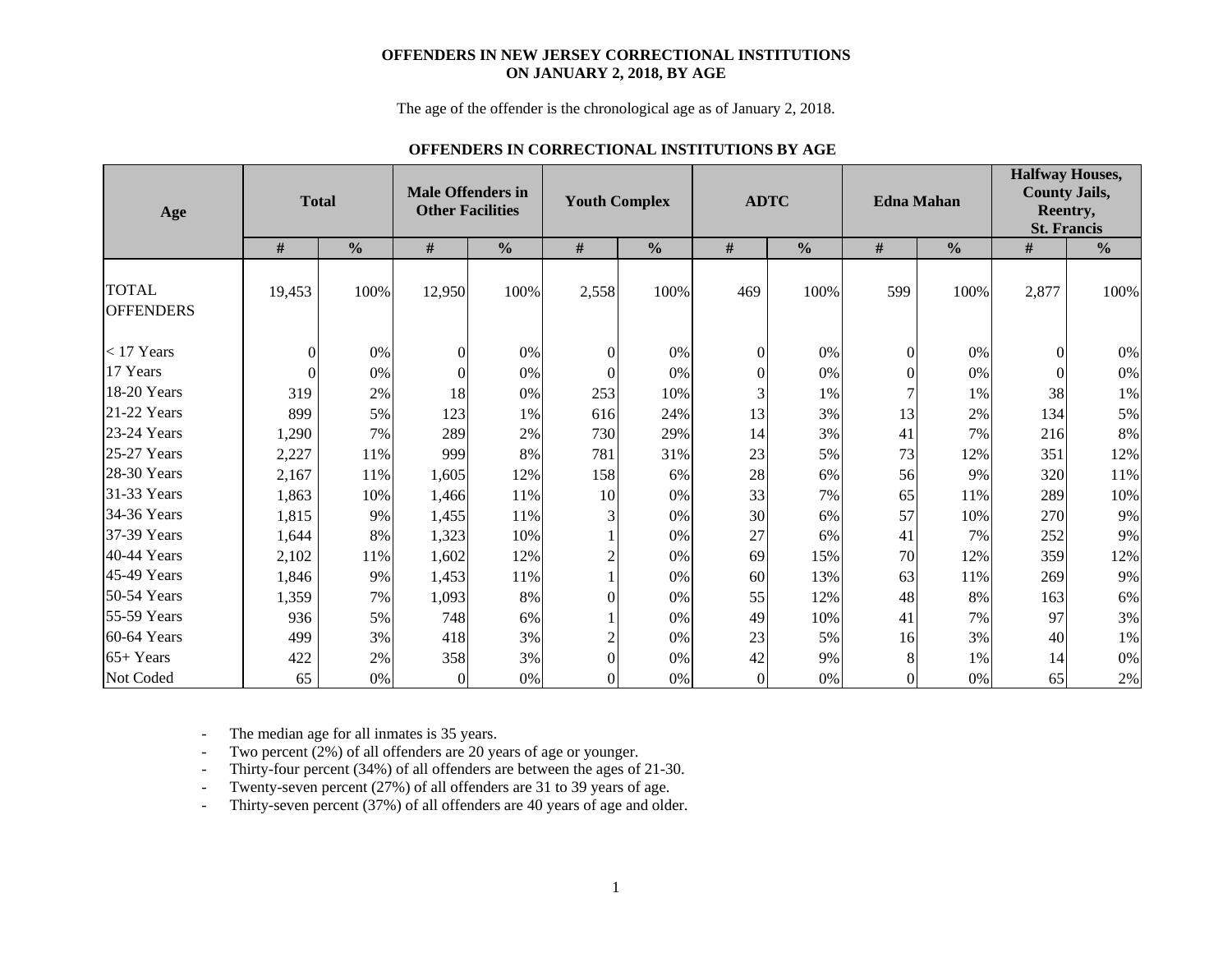# **Prison Complex Offenders By Age**

| <b>Institution</b>       | <b>Total</b> | < 17<br>Years    | 17<br><b>Years</b> | 18-20<br>Years   | $21 - 22$<br>Years | $23 - 24$<br><b>Years</b> | $25 - 27$<br>Years       | 28-30<br>Years | $31 - 33$<br><b>Years</b> | 34-36<br>Years | 37-39<br>Years | 40-44<br>Years | 45-49<br><b>Years</b> | 50-54<br>Years | 55-59<br>Years | 60-64<br>Years | $65+$<br>Years | <b>Not</b><br>Coded |
|--------------------------|--------------|------------------|--------------------|------------------|--------------------|---------------------------|--------------------------|----------------|---------------------------|----------------|----------------|----------------|-----------------------|----------------|----------------|----------------|----------------|---------------------|
|                          |              |                  |                    |                  |                    |                           |                          |                |                           |                |                |                |                       |                |                |                |                |                     |
| <b>Bayside</b>           | 1,036        | $\pmb{0}$        | $\overline{0}$     | $\mathbf 0$      | $\overline{2}$     | 18                        | 107                      | 201            | 151                       | 128            | 100            | 116            | 99                    | 56             | 32             | 19             | $\overline{7}$ | $\mathbf 0$         |
| <b>Main</b>              | 100%         | 0%               | 0%                 | 0%               | 0%                 | 2%                        | 10%                      | 19%            | 15%                       | 12%            | 10%            | 11%            | 10%                   | 5%             | 3%             | 2%             | 1%             | 0%                  |
| <b>Bayside</b>           | 454          | 0                | $\overline{0}$     | $\overline{0}$   | 0                  | 3                         | 21                       | 59             | 54                        | 56             | 53             | 62             | 59                    | 53             | 24             | 7              | 3              | $\Omega$            |
| Farm                     | 100%         | 0%               | 0%                 | 0%               | 0%                 | 1%                        | 5%                       | 13%            | 12%                       | 12%            | 12%            | 14%            | 13%                   | 12%            | 5%             | 2%             | 1%             | 0%                  |
| <b>Bayside Total</b>     | 1,490        | 0                | $\overline{0}$     | $\mathbf 0$      | $\overline{2}$     | 21                        | 128                      | 260            | 205                       | 184            | 153            | 178            | 158                   | 109            | 56             | 26             | 10             | $\mathbf 0$         |
|                          | 100%         | 0%               | 0%                 | 0%               | 0%                 | 1%                        | 9%                       | 17%            | 14%                       | 12%            | 10%            | 12%            | 11%                   | 7%             | 4%             | 2%             | 1%             | 0%                  |
| <b>CRAF</b>              | 146          | $\mathbf 0$      | $\overline{0}$     | $\overline{0}$   | $\mathbf 0$        | $\mathbf 0$               | $\overline{\mathcal{A}}$ | 24             | 25                        | 15             | 19             | 11             | 23                    | 15             | 4              | 5              | 1              | $\mathbf 0$         |
| <b>Jones Farm</b>        | 100%         | 0%               | 0%                 | 0%               | 0%                 | 0%                        | 3%                       | 16%            | 17%                       | 10%            | 13%            | 8%             | 16%                   | 10%            | 3%             | 3%             | 1%             | 0%                  |
| <b>CRAF</b>              | 480          | $\mathbf 0$      | $\overline{0}$     | $\overline{7}$   | 25                 | 43                        | 58                       | 60             | 58                        | 51             | 38             | 48             | 38                    | 29             | 13             | 6              | 6              | 0                   |
| <b>Reception</b>         | 100%         | 0%               | 0%                 | 1%               | 5%                 | 9%                        | 12%                      | 13%            | 12%                       | 11%            | 8%             | 10%            | 8%                    | 6%             | 3%             | 1%             | 1%             | 0%                  |
| <b>CRAF Total</b>        | 626          | $\boldsymbol{0}$ | $\overline{0}$     | $\overline{7}$   | 25                 | 43                        | 62                       | 84             | 83                        | 66             | 57             | 59             | 61                    | 44             | 17             | 11             | $\overline{7}$ | $\mathbf 0$         |
|                          | 100%         | 0%               | 0%                 | 1%               | 4%                 | 7%                        | 10%                      | 13%            | 13%                       | 11%            | 9%             | 9%             | 10%                   | 7%             | 3%             | 2%             | 1%             | 0%                  |
| <b>East Jersey Main</b>  | 1,174        | $\mathbf 0$      | $\overline{0}$     | $\mathbf 0$      | 0                  | 5                         | 38                       | 58             | 101                       | 119            | 118            | 185            | 191                   | 131            | 117            | 67             | 44             | $\mathbf 0$         |
|                          | 100%         | 0%               | 0%                 | 0%               | 0%                 | 0%                        | 3%                       | 5%             | 9%                        | 10%            | 10%            | 16%            | 16%                   | 11%            | 10%            | 6%             | 4%             | 0%                  |
| <b>East Jersey Camp</b>  | 45           | 0                | $\overline{0}$     | $\Omega$         | $\Omega$           | 1                         |                          | 3              | 6                         | $\overline{c}$ | 6              | $\overline{7}$ | 6                     |                |                | $\overline{c}$ | $\mathbf 0$    | $\mathbf 0$         |
|                          | 100%         | 0%               | 0%                 | 0%               | 0%                 | 2%                        | 2%                       | 7%             | 13%                       | 4%             | 13%            | 16%            | 13%                   | 9%             | 16%            | 4%             | 0%             | 0%                  |
| <b>East Jersey Total</b> | 1,219        | $\boldsymbol{0}$ | $\overline{0}$     | $\boldsymbol{0}$ | $\Omega$           | 6                         | 39                       | 61             | 107                       | 121            | 124            | 192            | 197                   | 135            | 124            | 69             | 44             | $\mathbf 0$         |
|                          | 100%         | 0%               | 0%                 | 0%               | 0%                 | 0%                        | 3%                       | 5%             | 9%                        | 10%            | 10%            | 16%            | 16%                   | 11%            | 10%            | 6%             | 4%             | 0%                  |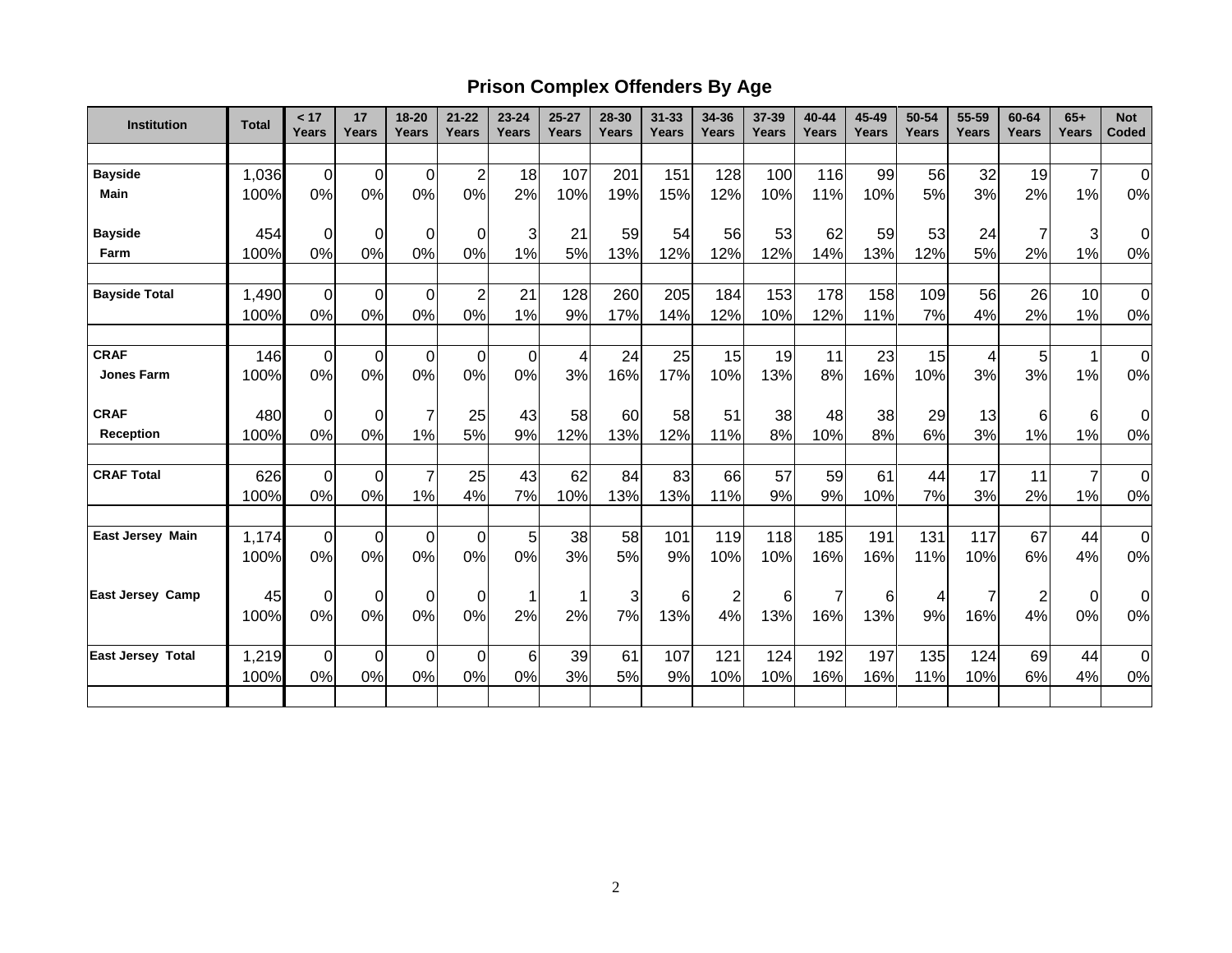## **Prison Complex Offenders By Age**

| <b>Institution</b>                                  | <b>Total</b> | < 17<br>Years  | 17<br>Years    | 18-20<br>Years | $21 - 22$<br>Years | $23 - 24$<br>Years | $25 - 27$<br>Years | 28-30<br>Years | $31 - 33$<br>Years | 34-36<br>Years | 37-39<br>Years | 40-44<br>Years | 45-49<br>Years | 50-54<br>Years | 55-59<br>Years | 60-64<br>Years | $65+$<br>Years | <b>Not</b><br>Coded |
|-----------------------------------------------------|--------------|----------------|----------------|----------------|--------------------|--------------------|--------------------|----------------|--------------------|----------------|----------------|----------------|----------------|----------------|----------------|----------------|----------------|---------------------|
|                                                     |              |                |                |                |                    |                    |                    |                |                    |                |                |                |                |                |                |                |                |                     |
| <b>Midstate</b>                                     | 676          | $\overline{0}$ | $\overline{0}$ | $\Omega$       | 36                 | 61                 | 101                | 87             | 58                 | 52             | 68             | 75             | 56             | 39             | 33             | 9              |                | 0                   |
|                                                     | 100%         | 0%             | 0%             | 0%             | 5%                 | 9%                 | 15%                | 13%            | 9%                 | 8%             | 10%            | 11%            | 8%             | 6%             | 5%             | 1%             | 0%             | 0%                  |
| <b>NJ State Prison</b>                              | 1,494        | $\Omega$       | $\mathbf 0$    | $\overline{2}$ | 12                 | 43                 | 71                 | 118            | 150                | 141            | 141            | 193            | 195            | 168            | 115            | 61             | 84             | $\mathbf 0$         |
|                                                     | 100%         | 0%             | 0%             | 0%             | 1%                 | 3%                 | 5%                 | 8%             | 10%                | 9%             | 9%             | 13%            | 13%            | 11%            | 8%             | 4%             | 6%             | 0%                  |
| <b>Northern</b>                                     | 1,971        | $\Omega$       | $\mathbf 0$    | $\overline{4}$ | 8                  | 20                 | 146                | 266            | 196                | 216            | 208            | 246            | 239            | 182            | 99             | 80             | 61             | $\mathbf 0$         |
| Main                                                | 100%         | 0%             | 0%             | 0%             | 0%                 | 1%                 | 7%                 | 13%            | 10%                | 11%            | 11%            | 12%            | 12%            | 9%             | 5%             | 4%             | 3%             | $0\%$               |
| <b>Northern</b>                                     | 443          | 0              | 0              | 4              | 14                 | 19                 | 43                 | 63             | 69                 | 68             | 45             | 49             | 31             | 18             | 14             | 5              |                | 0                   |
| <b>Ad Seg Male</b>                                  | 100%         | 0%             | 0%             | 1%             | 3%                 | 4%                 | 10%                | 14%            | 16%                | 15%            | 10%            | 11%            | 7%             | 4%             | 3%             | 1%             | 0%             | 0%                  |
| <b>Northern Total</b>                               | 2,414        | $\Omega$       | 0              | 8              | 22                 | 39                 | 189                | 329            | 265                | 284            | 253            | 295            | 270            | 200            | 113            | 85             | 62             | 0                   |
|                                                     | 100%         | 0%             | 0%             | 0%             | 1%                 | 2%                 | 8%                 | 14%            | 11%                | 12%            | 10%            | 12%            | 11%            | 8%             | 5%             | 4%             | 3%             | 0%                  |
| Southern                                            | 1,693        | $\Omega$       | $\Omega$       | $\Omega$       | 2                  | 9                  | 122                | 259            | 244                | 239            | 183            | 220            | 183            | 109            | 76             | 34             | 13             | 0                   |
|                                                     | 100%         | 0%             | 0%             | 0%             | 0%                 | 1%                 | 7%                 | 15%            | 14%                | 14%            | 11%            | 13%            | 11%            | 6%             | 4%             | 2%             | 1%             | 0%                  |
| <b>South Woods</b>                                  | 3,338        | $\Omega$       | $\Omega$       |                | 24                 | 67                 | 287                | 407            | 354                | 368            | 344            | 390            | 333            | 289            | 214            | 123            | 137            | 0                   |
|                                                     | 100%         | 0%             | 0%             | 0%             | 1%                 | 2%                 | 9%                 | 12%            | 11%                | 11%            | 10%            | 12%            | 10%            | 9%             | 6%             | 4%             | 4%             | $0\%$               |
| Subtotal                                            | 12,950       | $\bf{0}$       | $\bf{0}$       | 18             | 123                | 289                | 999                | 1,605          | 1,466              | 1,455          | 1,323          | 1,602          | 1,453          | 1,093          | 748            | 418            | 358            | $\bf{0}$            |
| <b>Male Offenders in</b><br><b>Other Facilities</b> | 100%         | 0%             | 0%             | 0%             | 1%                 | 2%                 | 8%                 | 12%            | 11%                | 11%            | 10%            | 12%            | 11%            | 8%             | 6%             | 3%             | 3%             | 0%                  |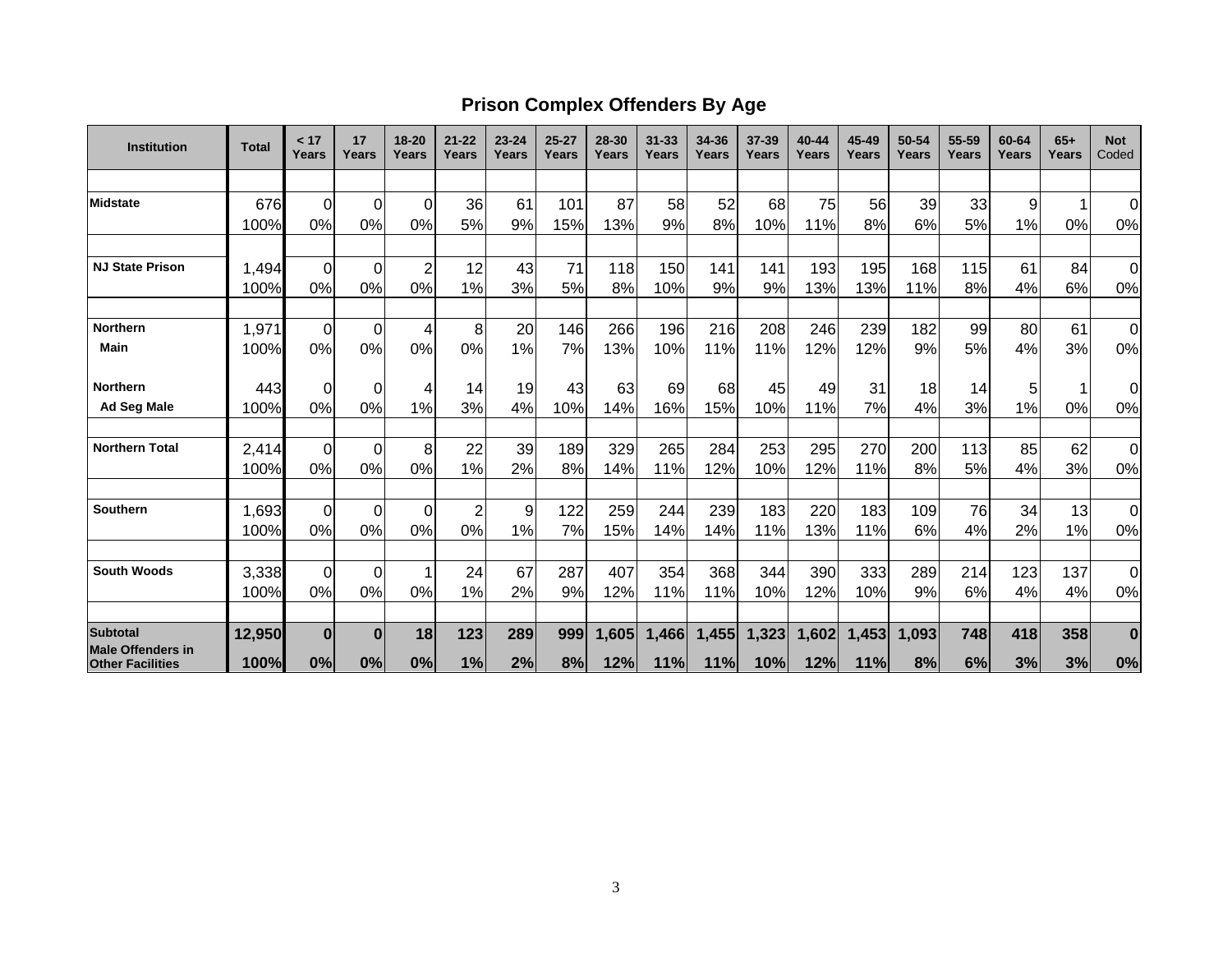**Prison Complex Offenders By Age**

| <b>Institution</b>  | <b>Total</b> | < 17<br>Years | 17<br>Years | $18 - 20$<br>Years | $21 - 22$<br>Years | $23 - 24$<br>Years | $25 - 27$<br>Years | 28-30<br>Years | $31 - 33$<br>Years | 34-36<br>Years | 37-39<br>Years | 40-44<br>Years | 45-49<br>Years | 50-54<br>Years | 55-59<br>Years | 60-64<br>Years  | $65+$<br>Years | <b>Not</b><br>Coded |
|---------------------|--------------|---------------|-------------|--------------------|--------------------|--------------------|--------------------|----------------|--------------------|----------------|----------------|----------------|----------------|----------------|----------------|-----------------|----------------|---------------------|
|                     |              |               |             |                    |                    |                    |                    |                |                    |                |                |                |                |                |                |                 |                |                     |
| <b>ADTC</b>         | 469          |               |             | 3                  | 13 <sup>1</sup>    | 14                 | 23                 | 28             | 33                 | 30             | 27             | 69             | 60             | 55             | 49             | 23              | 42             | 0                   |
|                     | 100%         | 0%            | 0%l         | $1\%$              | 3%                 | 3%                 | 5%                 | 6%             | 7%                 | 6%             | 6%             | 15%            | 13%            | 12%            | 10%            | 5%              | 9%             | 0%                  |
|                     |              |               |             |                    |                    |                    |                    |                |                    |                |                |                |                |                |                |                 |                |                     |
| <b>Subtotal</b>     | 13,419       | $\bf{0}$      |             | 21                 | 136                | 303                | 1,022              | 1,633          | 1,499              | 1,485          | 350, ا         | 1,671          | , 513          | 1,148          | 797            | 441             | 400            | $\bf{0}$            |
|                     | 100%         | 0%            | 0%          | 0%                 | 1%                 | 2%                 | 8%                 | 12%            | 11%                | 11%            | 10%            | 12%            | 11%l           | 9%             | 6%             | 3%              | 3%             | 0%                  |
|                     |              |               |             |                    |                    |                    |                    |                |                    |                |                |                |                |                |                |                 |                |                     |
| Mahan - Female      | 599          |               |             |                    | 13 <sup>l</sup>    | 41                 | 73                 | 56             | 65                 | 57             | 41             | 70             | 63             | 48             | 41             | 16 <sup>1</sup> | 8              | 0                   |
| Prison              | 100%         | 0%            | 0%l         | $1\%$              | 2%                 | 7%1                | 12%                | 9%             | 11%                | 10%l           | 7%             | 12%1           | 11%l           | 8%             | 7%             | 3%              | $1\%$          | 0%                  |
|                     |              |               |             |                    |                    |                    |                    |                |                    |                |                |                |                |                |                |                 |                |                     |
| <b>Total Prison</b> | 14,018       |               |             | 28                 | 149                | 344                | 1,095              | 1,689          | 1,564              | 1,542          | 1,391          | 1,741          | 1,576          | 1,196          | 838            | 457             | 408            | $\bf{0}$            |
| <b>Complex</b>      | 100%         | 0%            | 0%          | 0%                 | 1%                 | 2%                 | 8%                 | 12%            | 11%l               | 11%            | 10%            | 12%            | 11%            | 9%             | 6%             | 3%              | 3%             | 0%                  |

**ADTC** MALE OFFENDERS IN OTHER FACILITIES

**FEMALE OFFENDERS** 



The median age at ADTC is 44 years.

Thirty-six percent (36.1%) of the ADTC offenders are 50 years of age or older. This may be compared with 20.2% of Male Offenders in Other Facilities and 18.9% of female (Edna Mahan) offenders.





The median age for Male Offenders in Other Facilities is 38 years.

Forty-two percent (42.7%) of Male Offenders in Other Facilities are age 25 to 36 (ADTC excluded).

The median age for female inmates (Edna Mahan) is 36 years.

Forty-one percent (41.9%) of the women at Edna Mahan are age 25 to 36.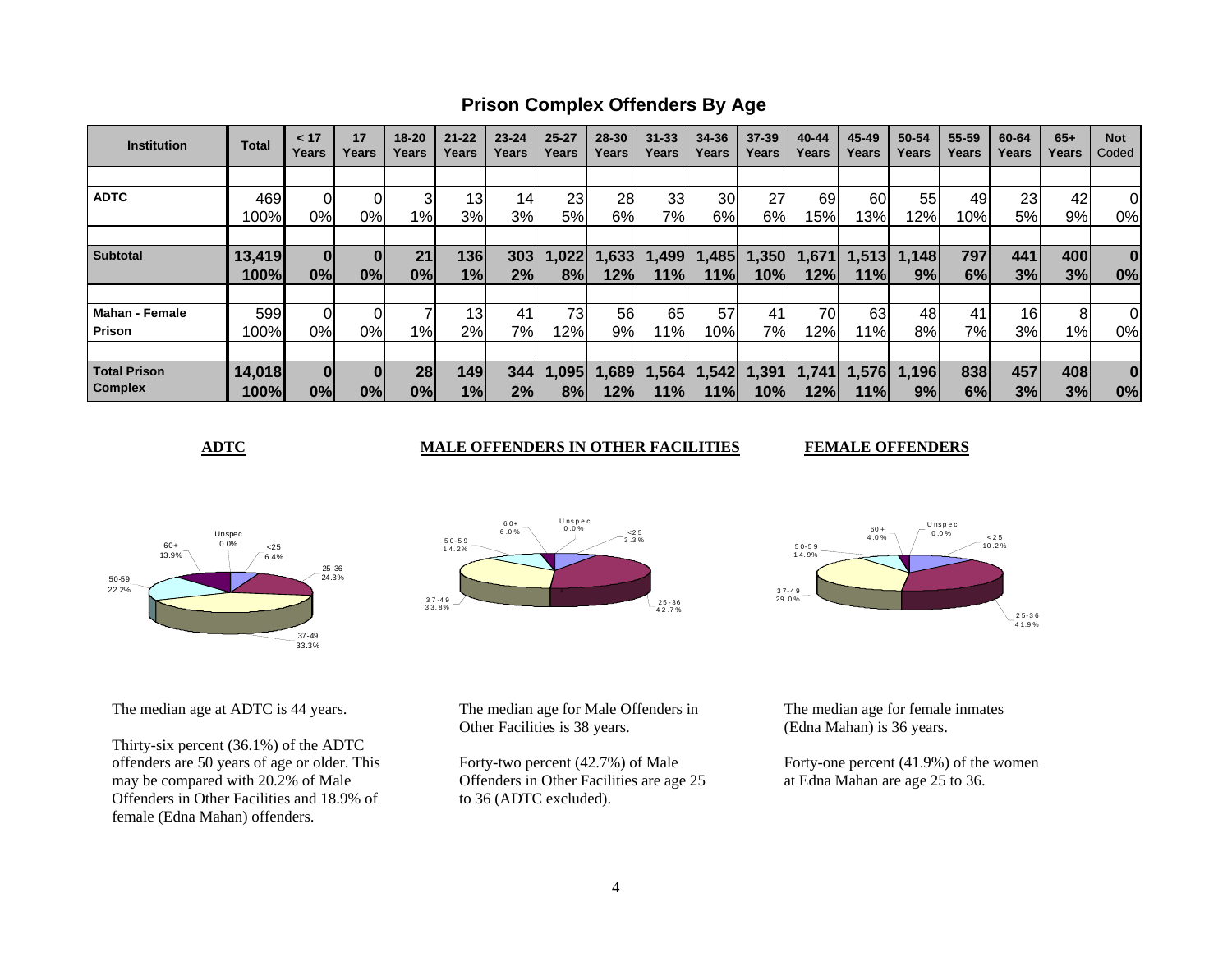# **Youth Complex Offenders By Age**

| <b>Institution</b>         | <b>Total</b> | < 17<br>Years  | 17<br>Years    | 18-20<br>Years | $21 - 22$<br>Years | $23 - 24$<br>Years | $25 - 27$<br>Years | 28-30<br>Years | $31 - 33$<br>Years | 34-36<br>Years | 37-39<br>Years | 40-44<br>Years | 45-49<br>Years | 50-54<br>Years | 55-59<br>Years | 60-64<br>Years | $65+$<br>Years   | <b>Not</b><br>Coded |
|----------------------------|--------------|----------------|----------------|----------------|--------------------|--------------------|--------------------|----------------|--------------------|----------------|----------------|----------------|----------------|----------------|----------------|----------------|------------------|---------------------|
|                            |              |                |                |                |                    |                    |                    |                |                    |                |                |                |                |                |                |                |                  |                     |
| <b>Garden State</b>        | 1,254        | $\overline{0}$ | $\overline{0}$ | 134            | 304                | 367                | 381                | 57             | 2                  | $\overline{c}$ |                | $\overline{2}$ |                | 0              |                | $\overline{2}$ | $\mathbf 0$      | $\overline{0}$      |
|                            | 100%         | 0%             | 0%             | 11%            | 24%                | 29%                | 30%                | 5%             | 0%                 | 0%             | 0%             | 0%             | 0%             | 0%             | $0\%$          | 0%             | 0%               | 0%                  |
|                            |              |                |                |                |                    |                    |                    |                |                    |                |                |                |                |                |                |                |                  |                     |
| <b>Mountainview</b>        | 649          | $\mathbf 0$    | $\overline{0}$ | 83             | 165                | 161                | 210                | 27             | 3                  | $\mathbf 0$    | $\Omega$       | $\Omega$       | $\Omega$       | 0              | $\Omega$       | $\Omega$       | $\mathbf 0$      | $\overline{0}$      |
|                            | 100%         | 0%             | 0%             | 13%            | 25%                | 25%                | 32%                | 4%             | 0%                 | 0%             | 0%             | 0%             | 0%             | 0%             | 0%             | 0%             | 0%               | 0%                  |
|                            |              |                |                |                |                    |                    |                    |                |                    |                |                |                |                |                |                |                |                  |                     |
| Wagner                     | 302          | $\mathbf 0$    | $\overline{0}$ | 5              | 67                 | 114                | 90                 | 24             | $\overline{c}$     | $\mathbf 0$    | $\Omega$       | $\Omega$       | $\Omega$       | $\mathbf 0$    | $\Omega$       | $\Omega$       | $\overline{0}$   | 0                   |
| <b>Main</b>                | 100%         | 0%             | 0%             | 2%             | 22%                | 38%                | 30%                | 8%             | 1%                 | 0%             | 0%             | 0%             | 0%             | 0%             | 0%             | 0%             | 0%               | 0%                  |
|                            |              |                |                |                |                    |                    |                    |                |                    |                |                |                |                |                |                |                |                  |                     |
| Wagner                     | 255          | $\mathbf 0$    | $\overline{0}$ | 29             | 66                 | 62                 | 67                 | 31             | 0                  | $\overline{0}$ | 0              | 0              | $\mathbf 0$    | 0              |                | 0              | $\overline{0}$   | 0l                  |
| Ad Seg                     | 100%         | 0%             | 0%             | 11%            | 26%                | 24%                | 26%                | 12%            | 0%                 | 0%             | 0%             | 0%             | 0%             | 0%             | 0%             | 0%             | 0%               | 0%                  |
| Wagner                     | 98           | $\mathbf 0$    | $\overline{0}$ | $\overline{2}$ | 14                 | 26                 | 33                 | 19             | 3                  | 1              | $\Omega$       | 0              | $\Omega$       | 0              |                | $\Omega$       | $\overline{0}$   | $\overline{0}$      |
| <b>Minimum Units</b>       | 100%         | 0%             | 0%             | 2%             | 14%                | 27%                | 34%                | 19%            | 3%                 | 1%             | 0%             | 0%             | 0%             | 0%             | 0%             | 0%             | 0%               | 0%                  |
|                            |              |                |                |                |                    |                    |                    |                |                    |                |                |                |                |                |                |                |                  |                     |
| Wagner                     | 655          | $\mathbf 0$    | $\overline{0}$ | 36             | 147                | 202                | 190                | 74             | 5                  | 1              | 0              | $\Omega$       | $\Omega$       | 0              | $\Omega$       | $\Omega$       | $\overline{0}$   | $\overline{0}$      |
| <b>Total</b>               | 100%         | 0%             | 0%             | 5%             | 22%                | 31%                | 29%                | 11%            | 1%                 | 0%             | 0%             | 0%             | 0%             | 0%             | 0%             | 0%             | 0%               | 0%                  |
|                            |              |                |                |                |                    |                    |                    |                |                    |                |                |                |                |                |                |                |                  |                     |
| <b>Total Youth Complex</b> | 2,558        | 0              | $\bf{0}$       | 253            | 616                | 730                | 781                | 158            | 10                 | 3              |                | $\mathbf{2}$   |                | $\bf{0}$       |                |                | $\boldsymbol{0}$ | $\bf{0}$            |
|                            | 100%         | 0%             | 0%             | 10%            | 24%                | 29%                | 31%                | 6%             | 0%                 | 0%             | 0%             | 0%             | 0%             | 0%             | 0%             | 0%             | 0%               | 0%                  |